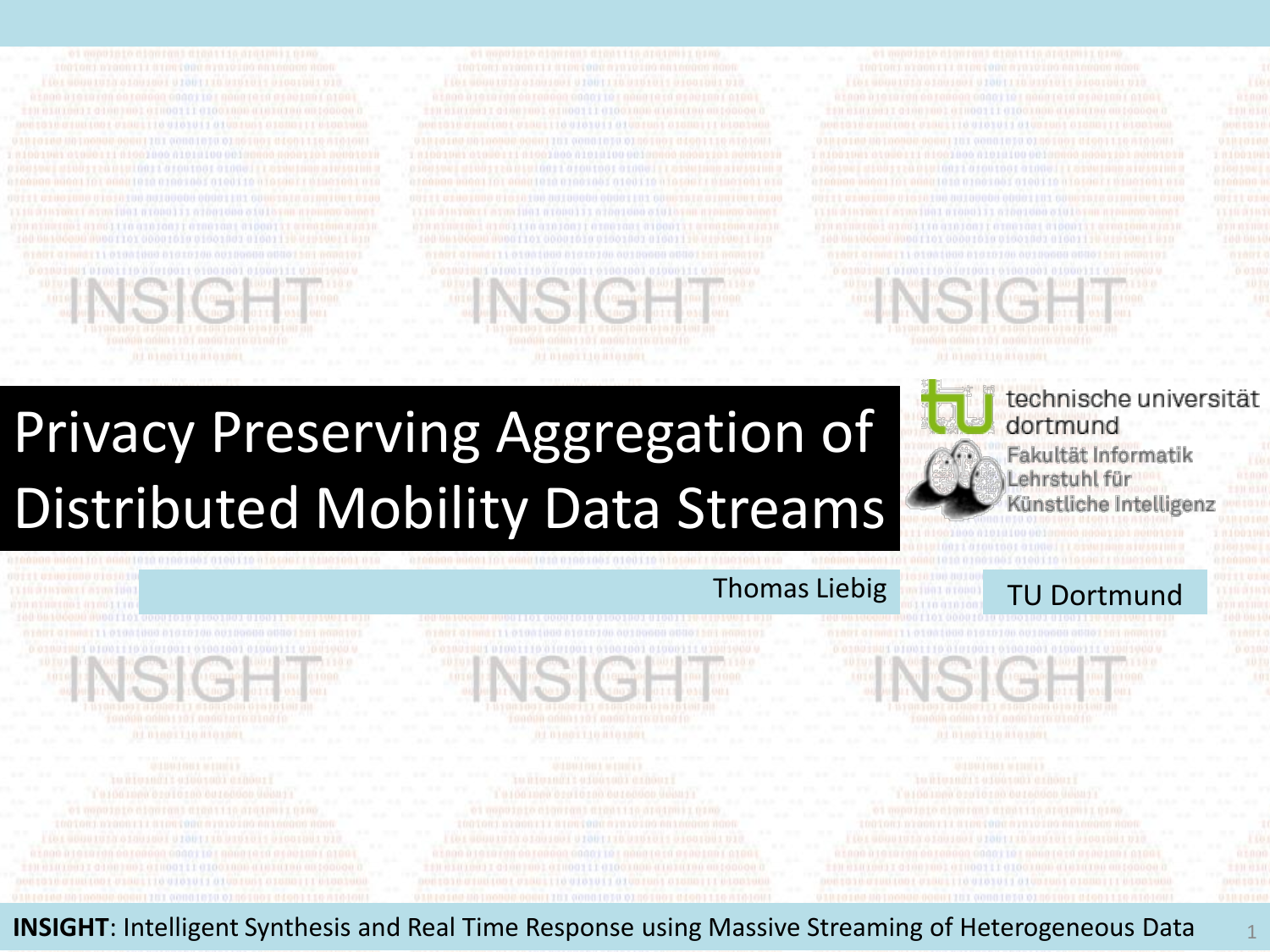## Mobility Data Aggregation Problem





#### How many people have been at which location?

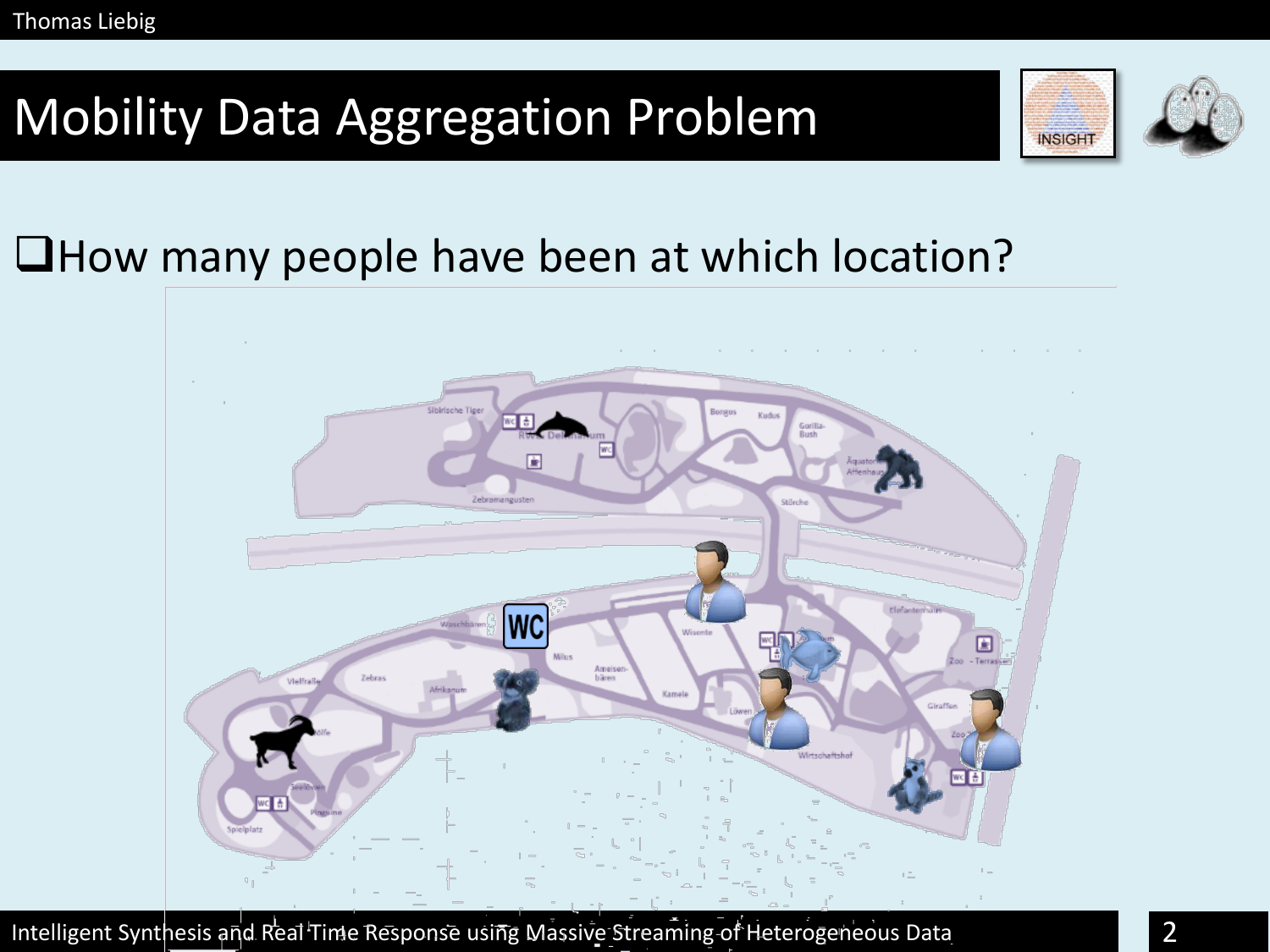# Re-Identification problems





- $\Box$  removing personal identifier unsufficient
- $\Box$  sending position information in bulks (trajectories or histograms) unsufficient
- $\Box$  Easy re-identification in mobility data
- $\Box$  Intrusted server
- $\rightarrow$  streaming solution required which prevents server from accessing individual mobility traces
- Problem described in [Andrienko et. al. 12] (with many examples and references to laws)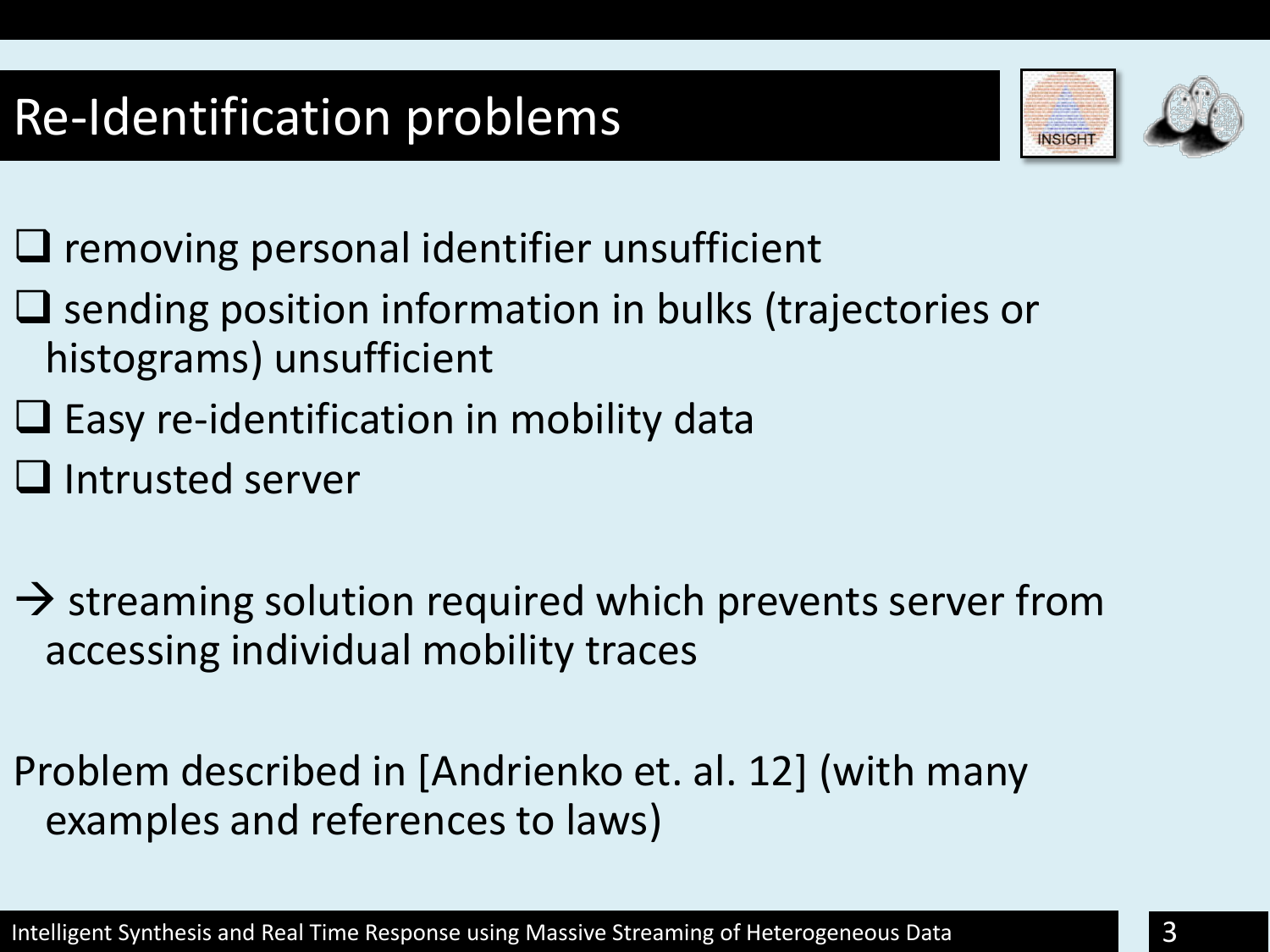#### Problem





#### $\square$  secure this aggregation:

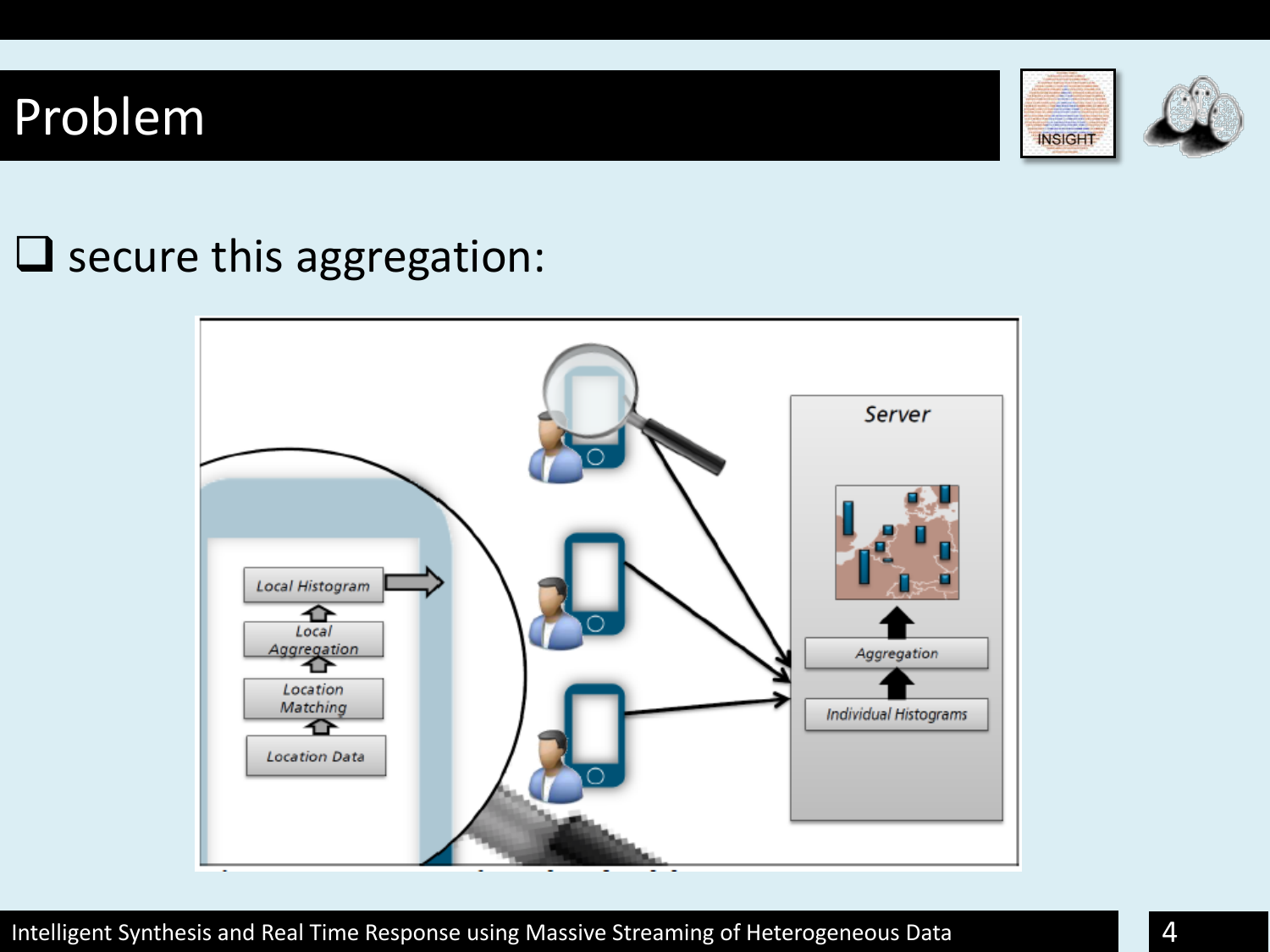## Related approach [Kopp et. al. 12]





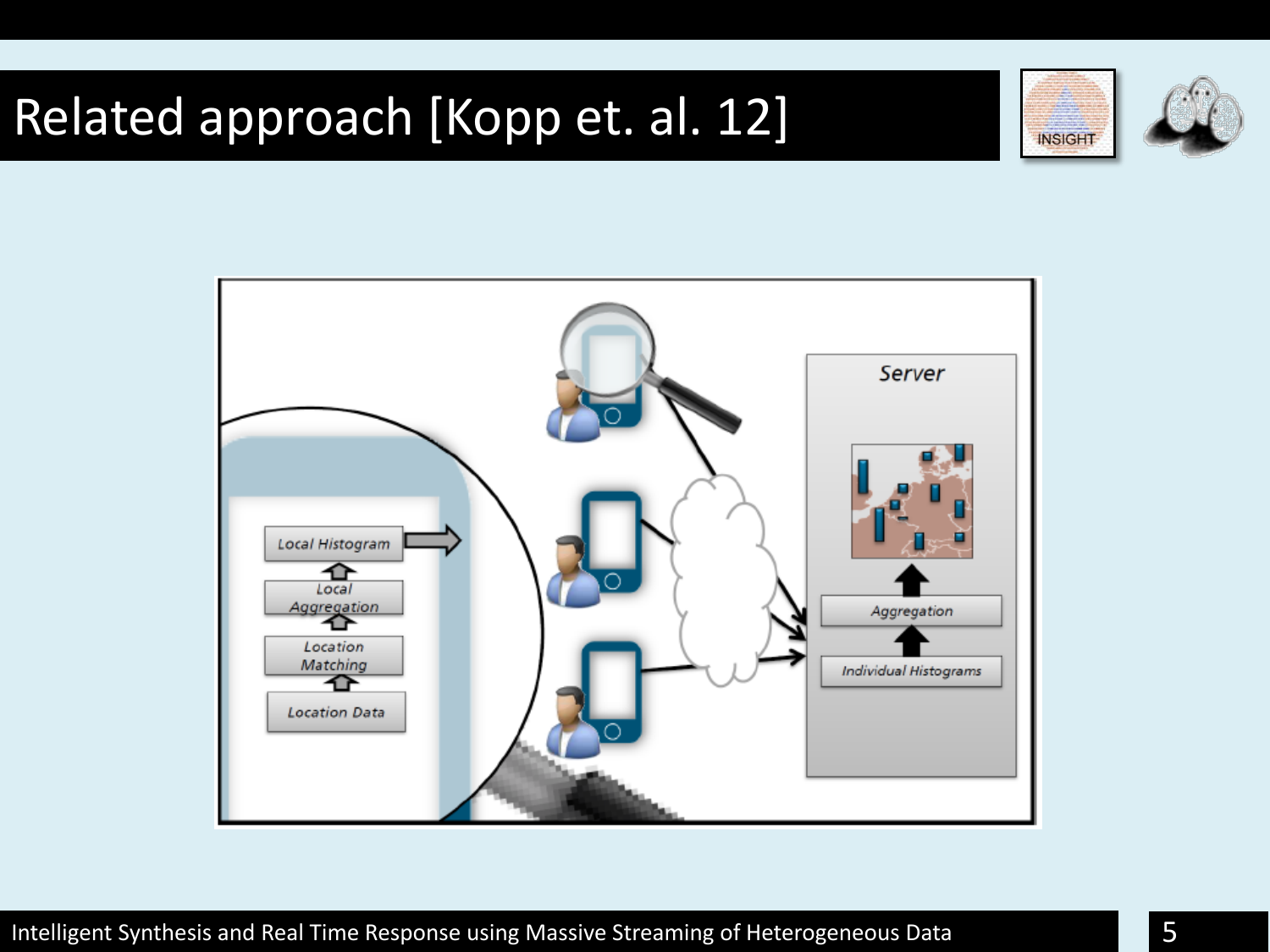# Re-Identification problems





- $\Box$  removing personal identifier unsufficient
- $\Box$  sending position information in bulks (trajectories or histograms) unsufficient
- $\Box$  Easy re-identification in mobility data
- $\Box$  Intrusted server
- $\rightarrow$  streaming solution required which prevents server from accessing individual mobility traces
- Problem described in [Andrienko et. al. 12] (with many examples and references to laws)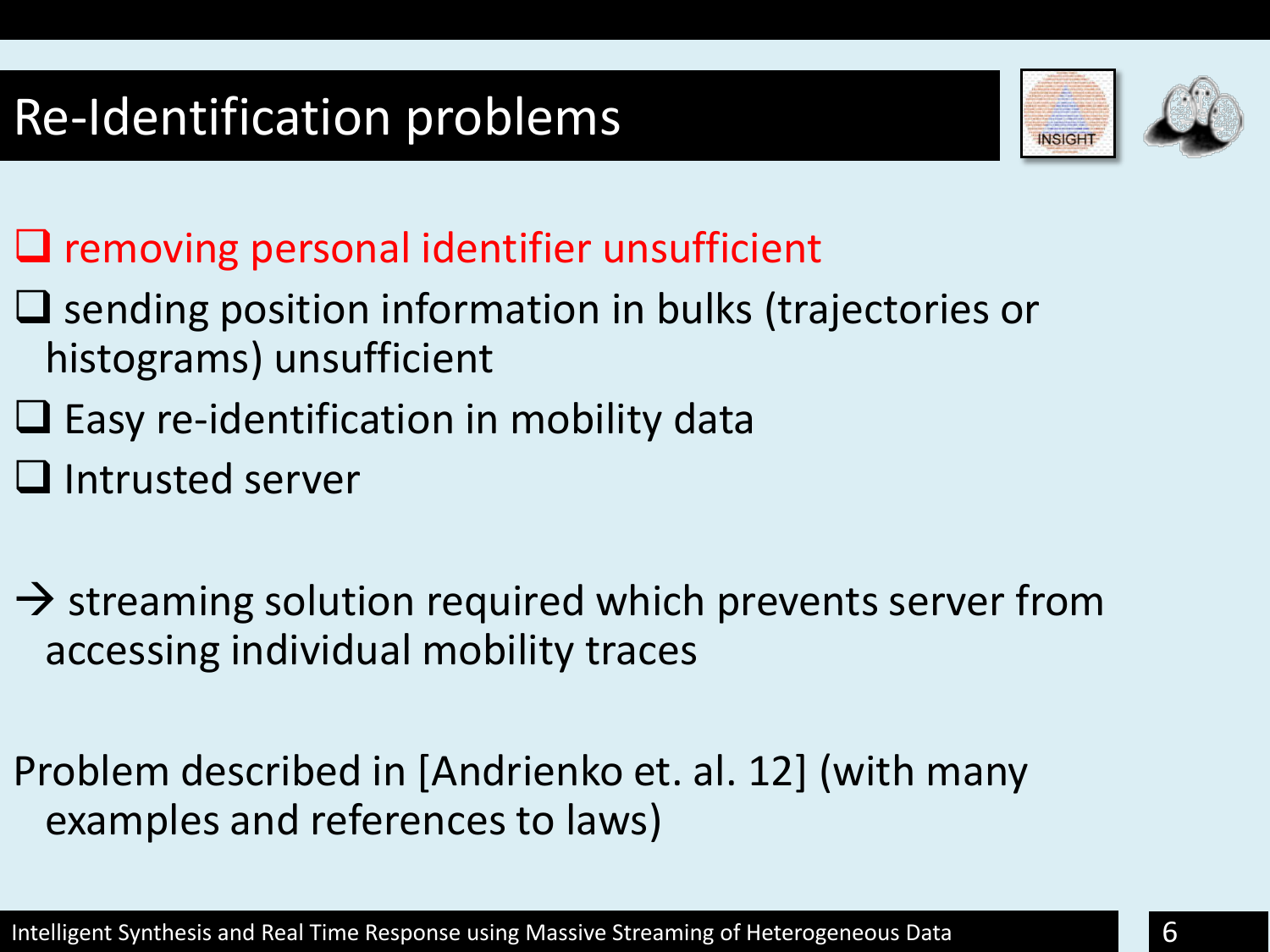## Related approach [Monreale et. al. 13]





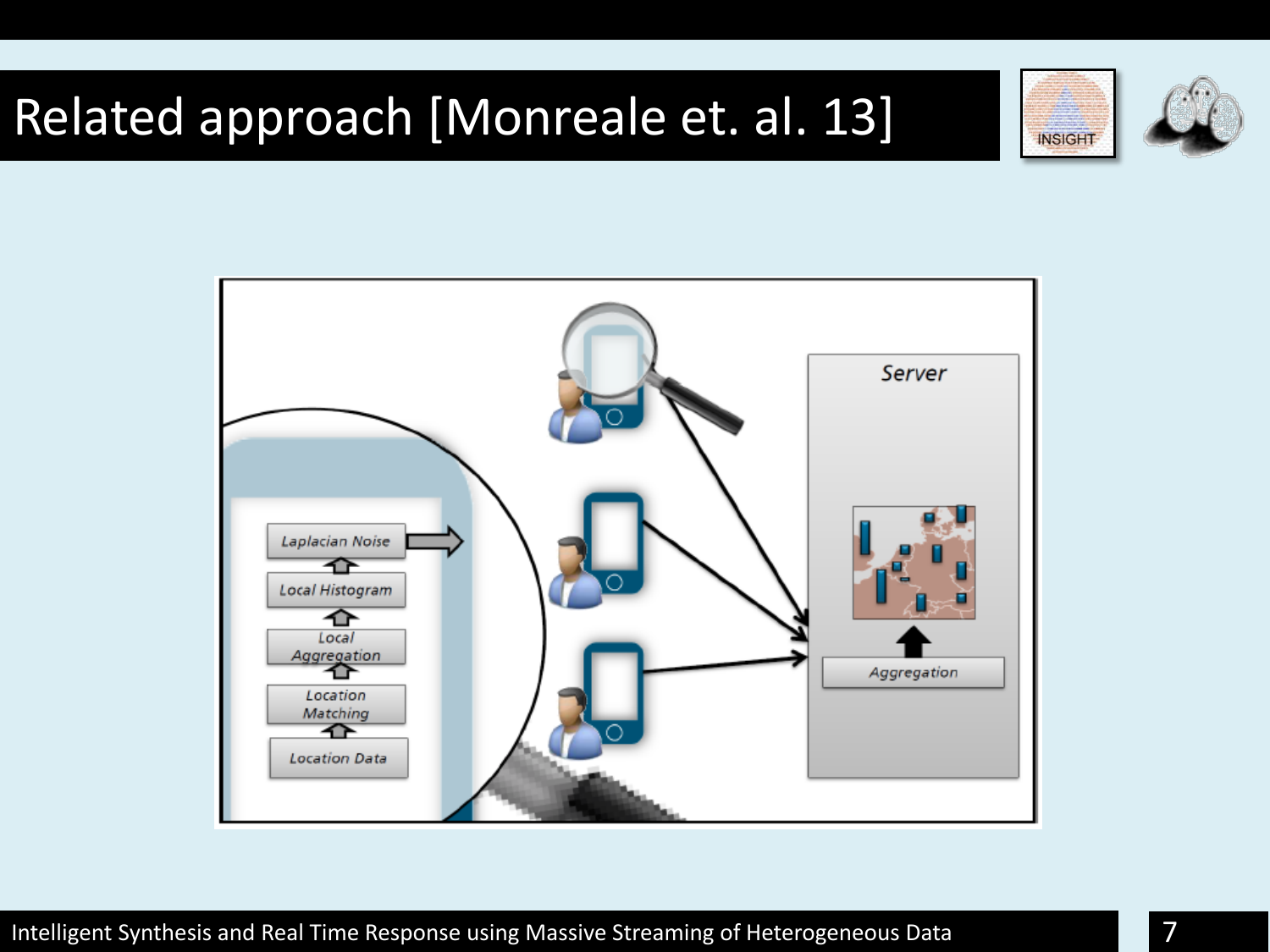# Re-Identification problems





- $\Box$  removing personal identifier unsufficient
- $\Box$  sending position information in bulks (trajectories or histograms) unsufficient
- $\Box$  Easy re-identification in mobility data
- $\Box$  Intrusted server
- $\rightarrow$  streaming solution required which prevents server from accessing individual mobility traces
- Problem described in [Andrienko et. al. 12] (with many examples and references to laws)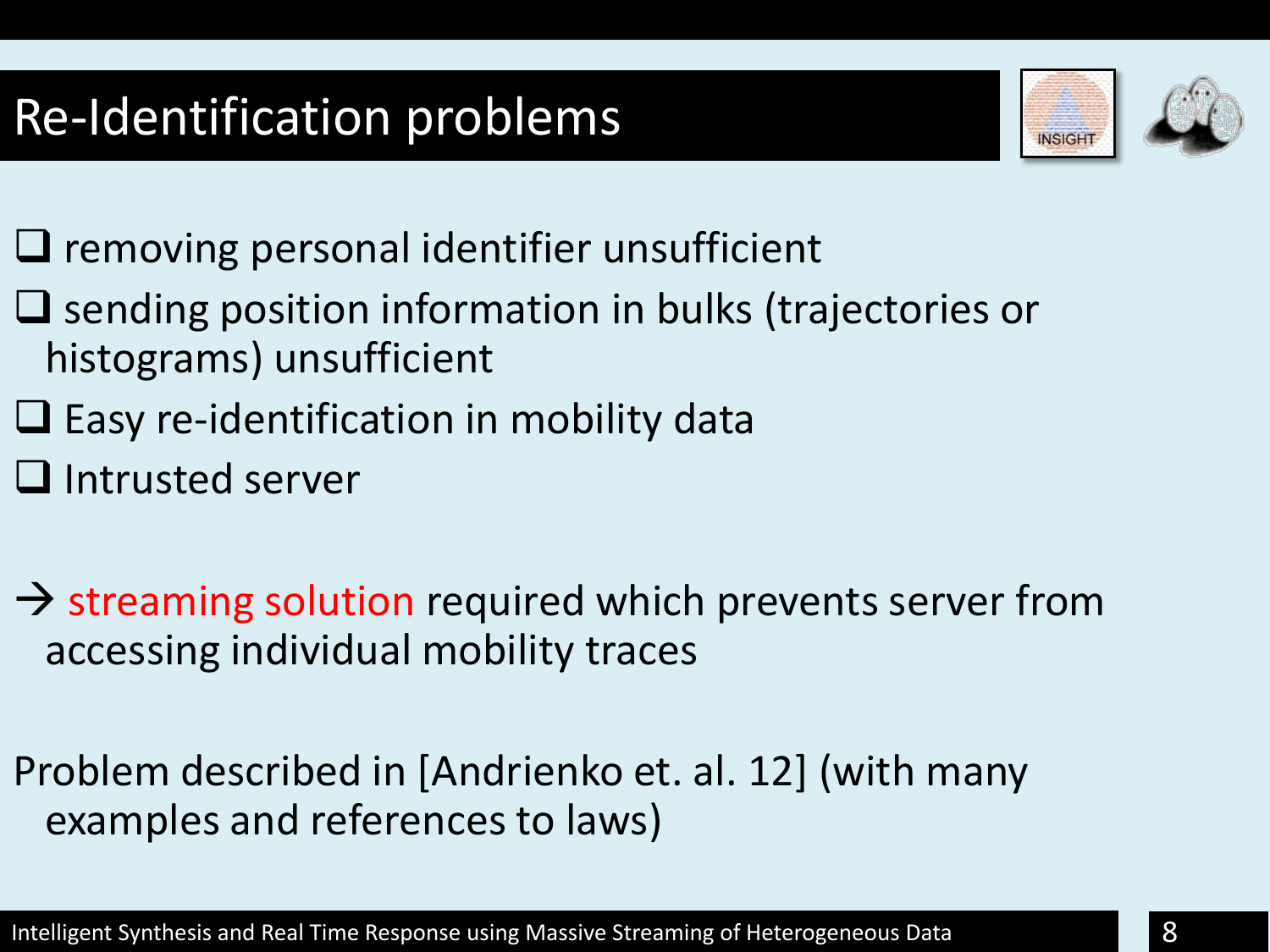# Proposed Solution (3 steps)





#### $\Box$  utilize homomorphic encryption

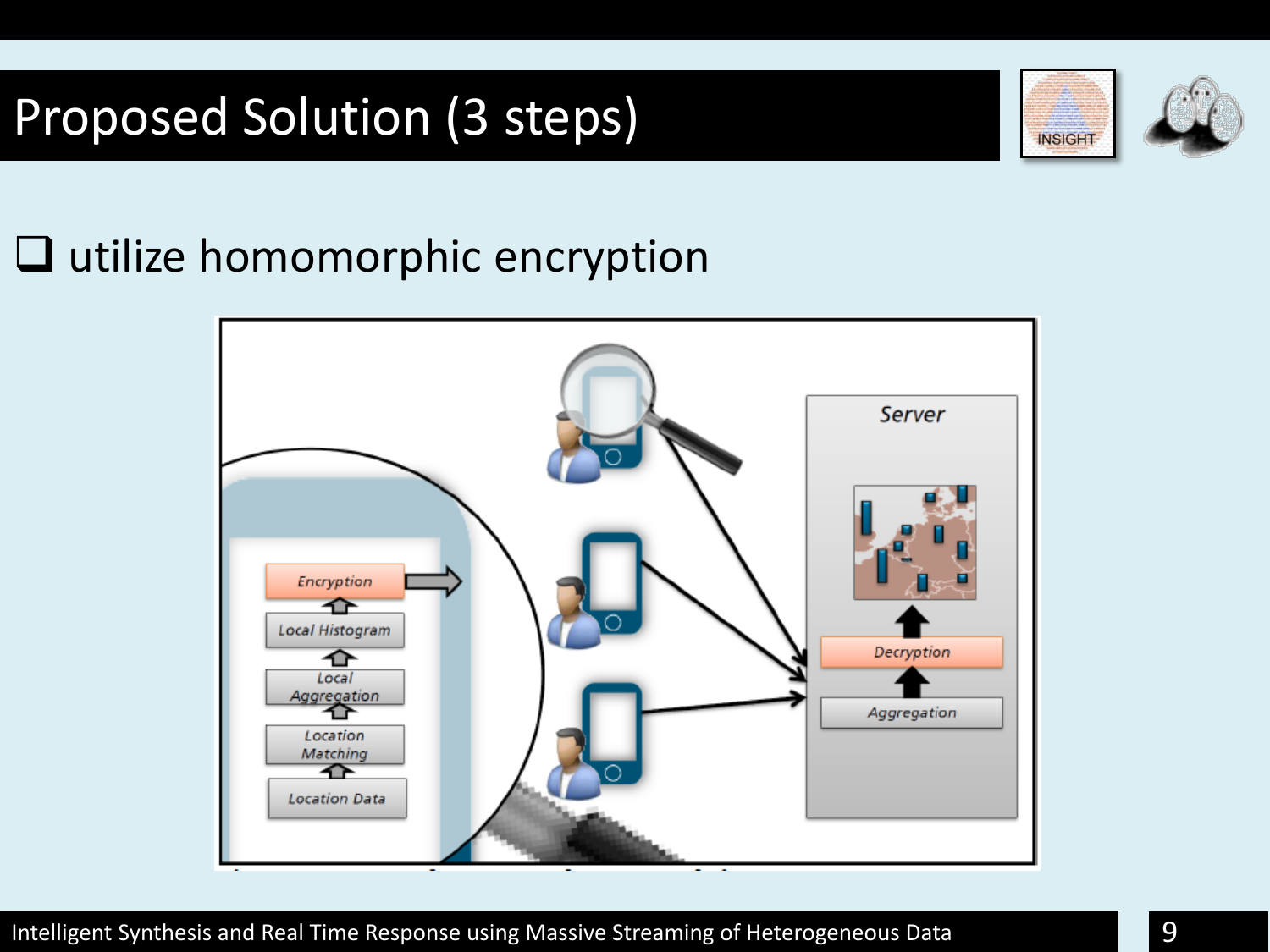## Proposed Solution I (RSA)





#### $\square$  based on two cryptographic keys (like in ssh)

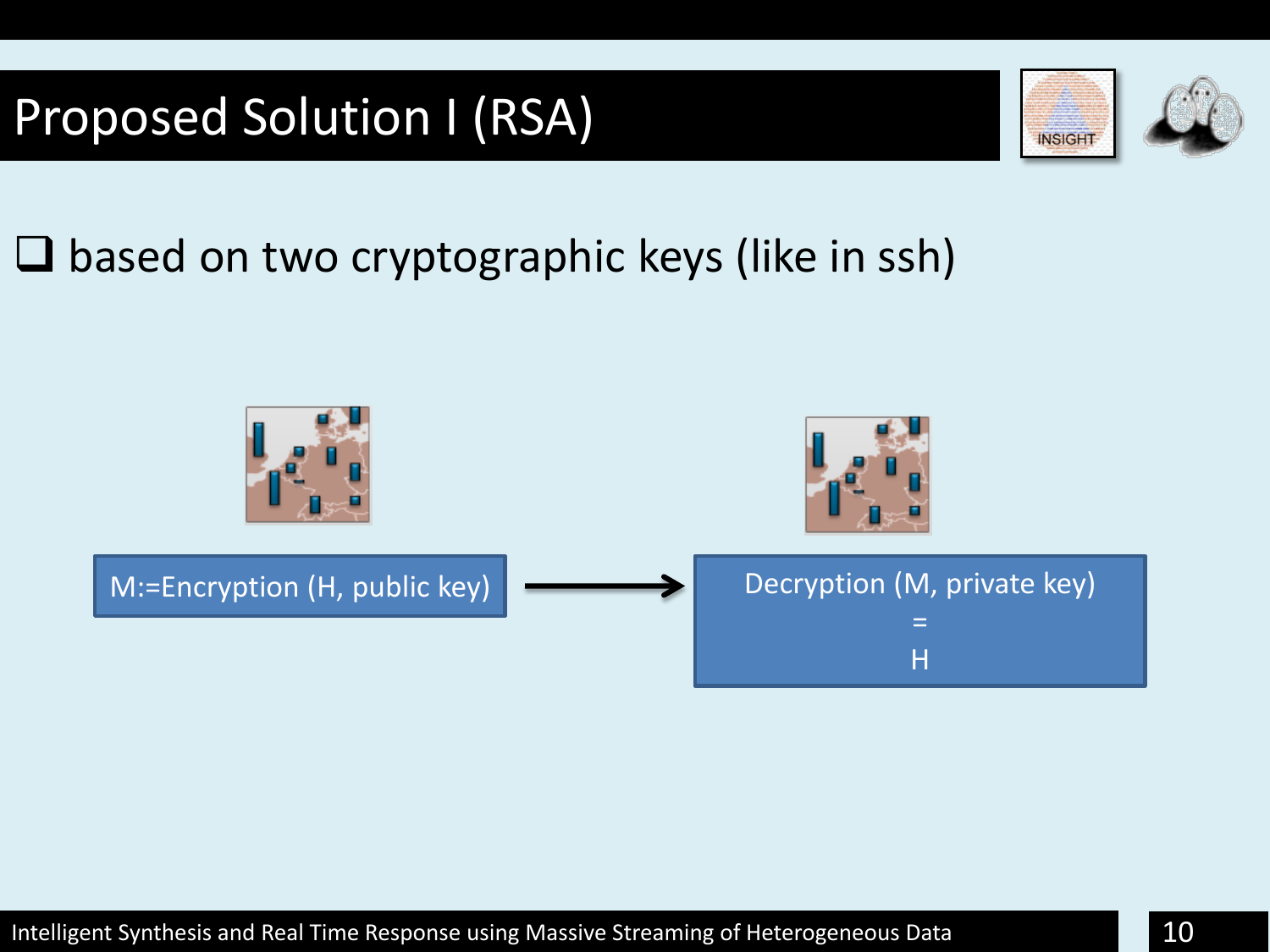



### $\Box$  sharing the keys (homomorphic cryptography)



Intelligent Synthesis and Real Time Response using Massive Streaming of Heterogeneous Data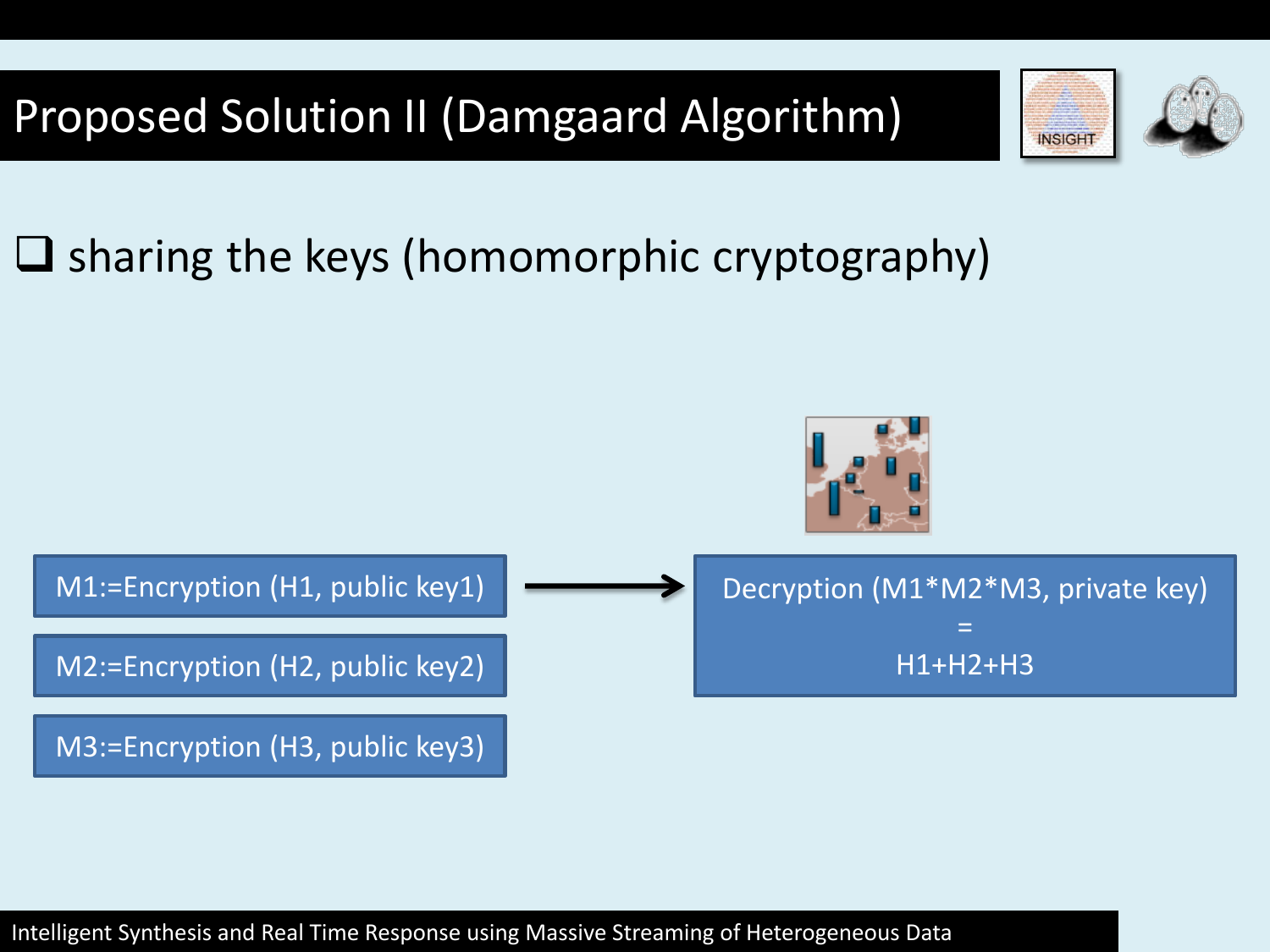# Proposed Solution III (Hash Chain)





**INSIGHT** 

Intelligent Synthesis and Real Time Response using Massive Streaming of Heterogeneous Data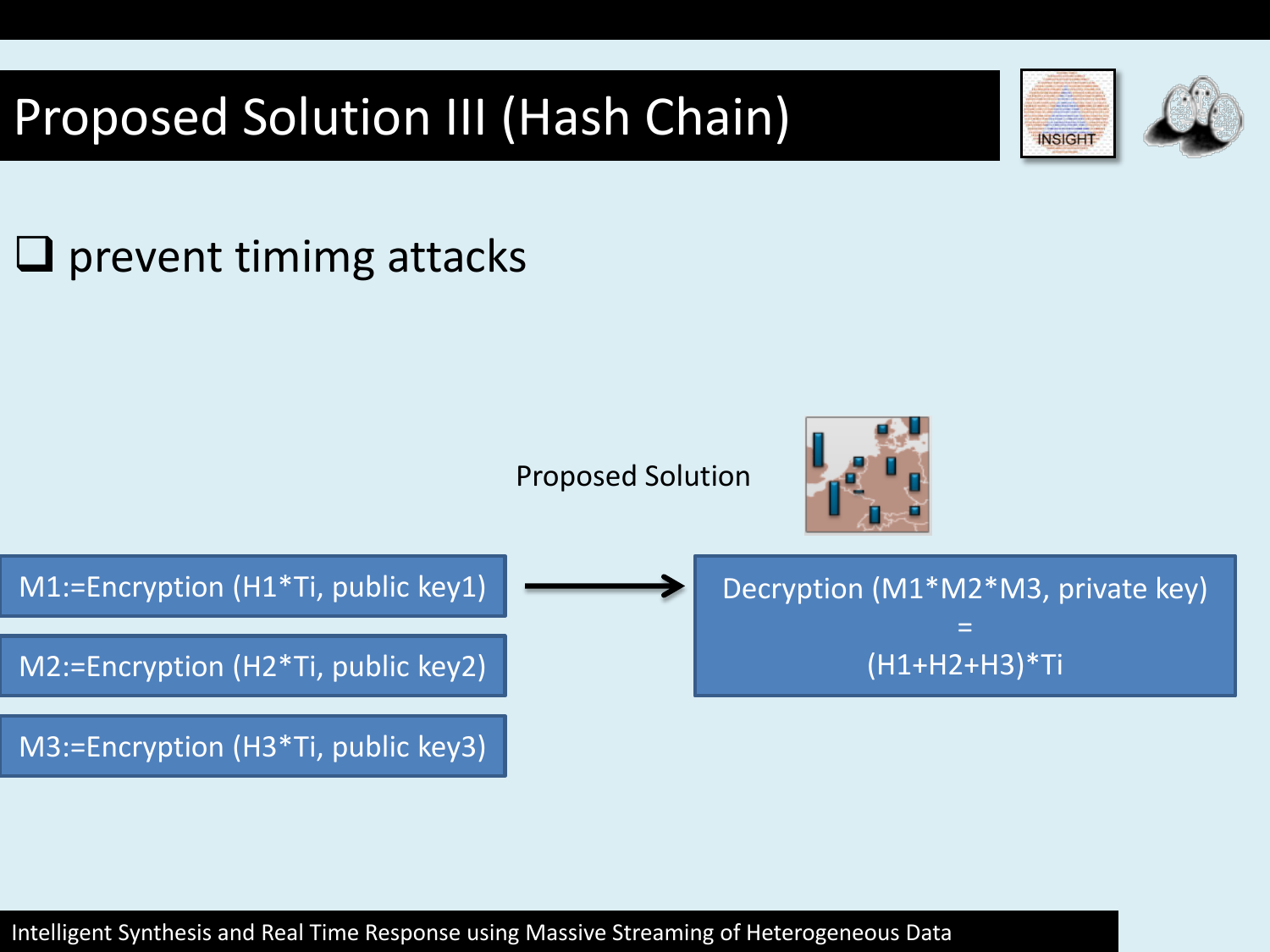#### **Summary**





- $\Box$  privacy-by-design concept for mobility stream aggregation
- $\Box$  full utility
- $\Box$  no randomization, no approximation
- Next steps:
- $\Box$  further algorithms (clustering, classification, subgroup discovery) without revealing the data